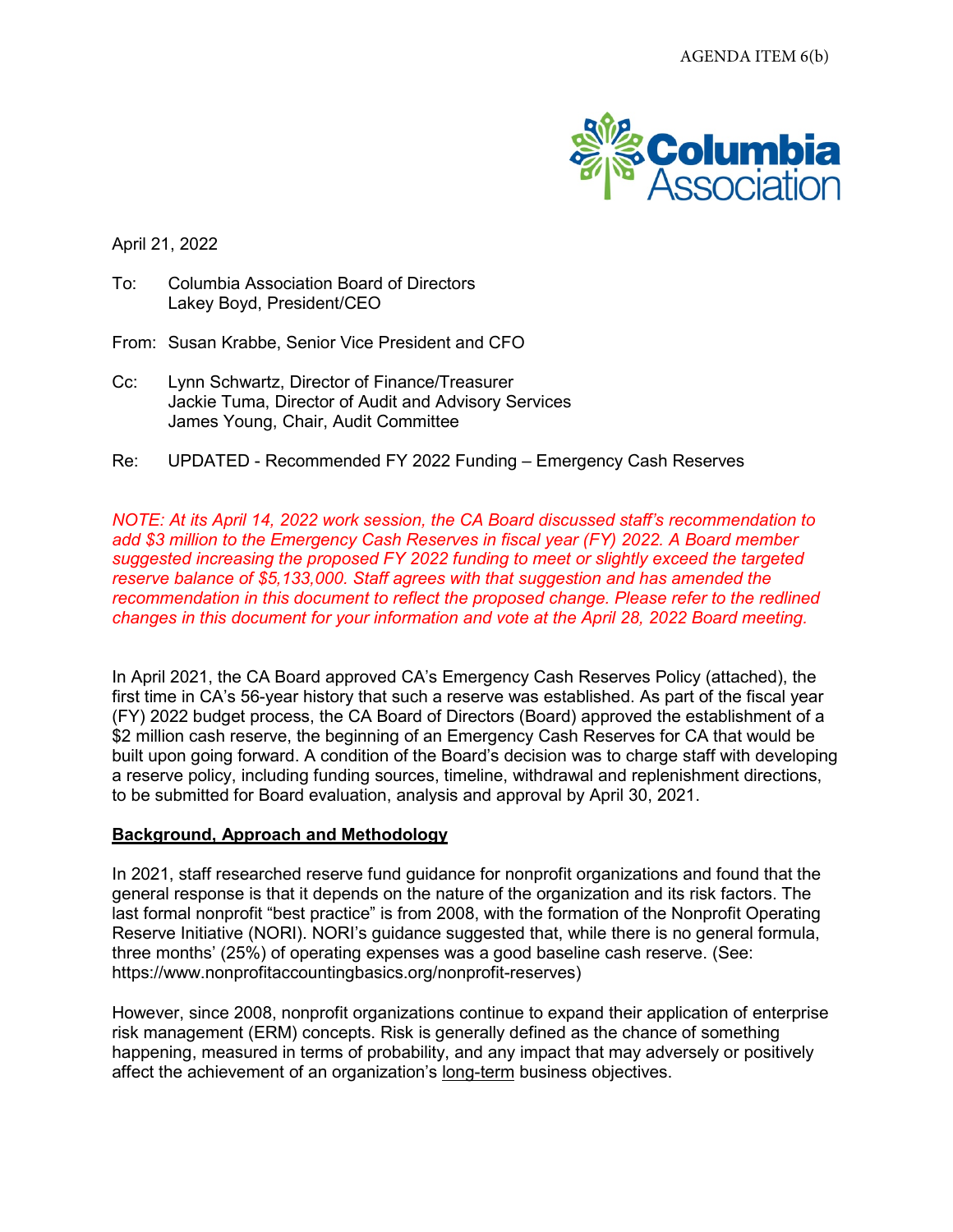CA staff used this more data-driven, risk-based cash reserves approach to recommend the establishment of the Emergency Cash Reserves for CA and developed an Emergency Cash Reserves risk matrix in April 2021, which the Board used in its evaluation of the policy.

In March 2022, CA staff updated the April 2021 risk matrix based on the Third Quarter FY 2022 financial results and other operational and governance-related factors. The following chart provides the risk matrix updated as of March 31, 2022:

| \$000's                                                                              |                                                       |             |                 |                               | <b>Emergency Cash Reserves</b> |                         |                                 |                         |
|--------------------------------------------------------------------------------------|-------------------------------------------------------|-------------|-----------------|-------------------------------|--------------------------------|-------------------------|---------------------------------|-------------------------|
| <b>Description and</b><br><b>Identified Risk</b>                                     | <b>Maximum</b><br><b>Potential</b><br><b>Exposure</b> | Impact<br>% | Likelihood<br>% | <b>Time</b><br><b>Horizon</b> | <b>Minimum</b><br>at 4/30/22   | Target<br>at<br>4/30/24 | Target<br>at<br>4/30/26         | Target<br>at<br>4/30/28 |
| Operations-<br>60 days cash on<br>hand                                               | \$8,541                                               |             |                 | FY 2026                       | \$1,623                        | \$1,951                 | \$4,751                         | \$8,541                 |
| Annual charge<br>revenue -<br>Declining<br>property values                           | \$5,000                                               | 50%         | 40%             | FY 2025                       | \$0                            | \$500                   | \$1,000                         | \$1,000                 |
| Line of credit -<br>Nonrenewal of<br>the line of credit                              | \$20,000                                              | 40%         | 5%              | FY 2024                       | \$0                            | \$400                   | \$400                           | \$400                   |
| Legal-<br>Uninsurable legal<br>expenses<br>Target reserve balance at fiscal year end | \$19,500                                              | 90%         | 40%             | FY 2025                       | \$3,510<br>\$5,133             | \$5,265<br>\$8,116      | \$7,020<br>$\overline{$}13,171$ | \$7,020<br>\$16,961     |

The assumptions for the updated March 2022 risk matrix are:

- The 60 days cash on hand is based on FY 2022 year-end estimate as of March 31, 2022 for total expenses less depreciation.
- The annual charge revenue risk is based on a maximum potential 10% decrease in valuations, the impact of which is estimated at 50% and the likelihood is 40%.
- The existing commercial line of credit expires in June 2023.
- The maximum potential exposure for uninsurable legal expenses is based on benchmarked insurance coverage for several risk exposures. The "likelihood" percentage was increased and the time horizon shortened based on a current assessment of related risks.
- Full funding of the targeted reserves is projected for April 30, 2028, an extension of two years over the previous timeline, due to the increase in the total and other cash needs during this period of time.

It should be noted again that these target Emergency Cash Reserves are separate, distinct and in addition to the \$3 million cash reserve required by our lender for the 2020 term loan financing.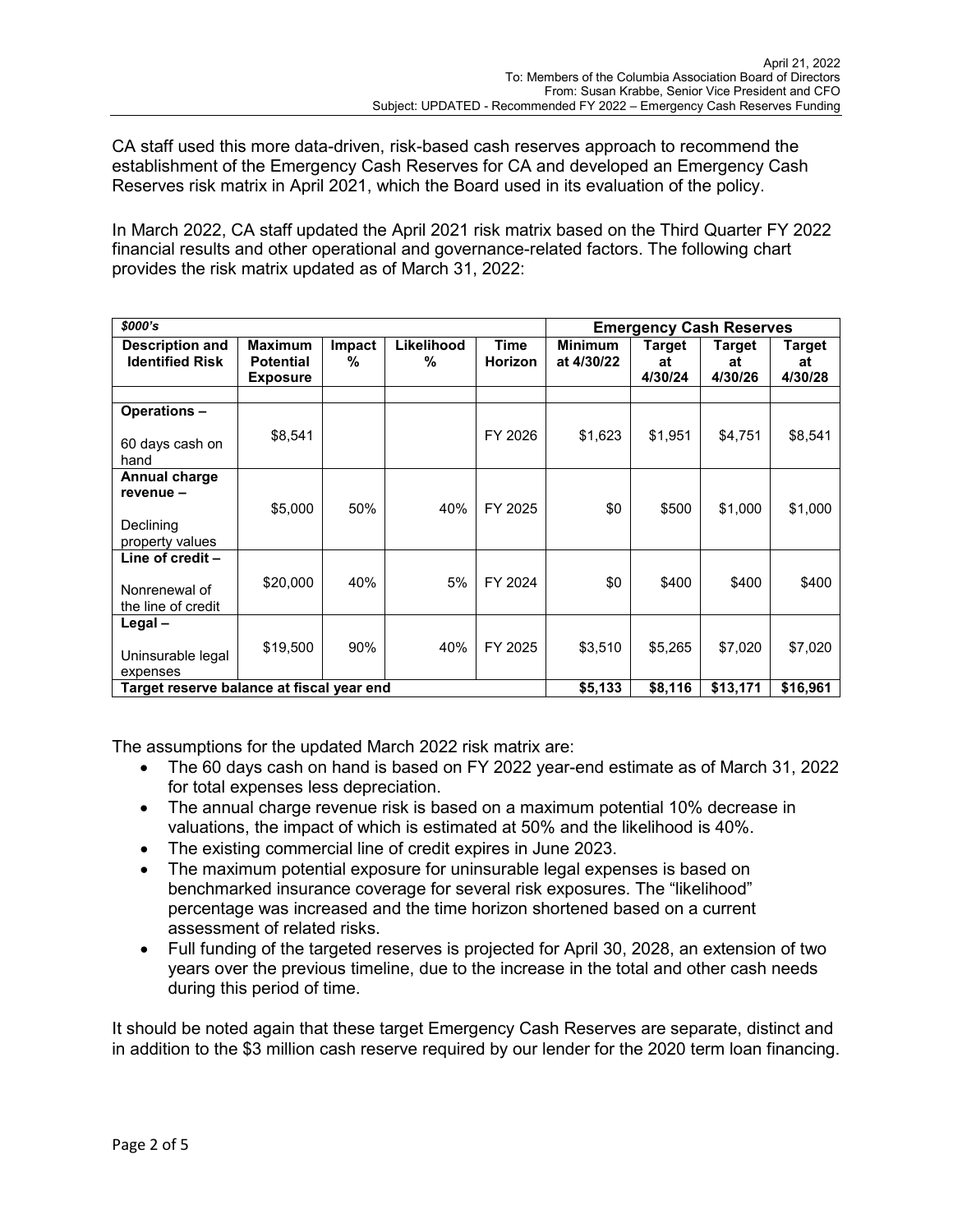# **Recommended FY 2022 Funding**

As reported in the FY 2022 Third Quarter Financial Report, CA's anticipated cash position for April 30, 2022 is significantly better than what was budgeted, due primarily to the receipt of the Employee Retention Tax Credit (ERTC) funds in FY 2022. Strong expense controls and better than expected annual charge revenue have also contributed to this favorable cash position. The ERTC was developed to help organizations retain employees during the pandemic and resulting financial crisis. Using a portion of these funds to strengthen CA's financial position and emergency reserves sends a very powerful and positive message reassuring current employees regarding organizational stability and security. Additionally, it also serves to encourage prospective employees to join CA in a very challenging recruiting season.

Overall, the strategic objective of adequately funding Emergency Cash Reserves is to protect against disruption to CA's program and organizational continuity due to significant, immediate unforeseen changes in circumstances. The proposed addition would bring the total Emergency Cash Reserves to \$5,133,000 as of April 30, 2022, which is 30% of the full reserves amount targeted for funding by April 30, 2028 (a targeted total of \$16,961,000).

The initial required funding of \$2 million was done as of April 30, 2021. Thus, given the updated risk matrix and CA's anticipated cash position as of April 30, 2022, **staff recommends that the CA Board approve an addition to the Emergency Cash Reserves of \$3,133,000 in FY 2022, to bring the reserve balance as of April 30, 2022 to \$5,133,000, the minimum target for FY 2022, per the risk matrix.**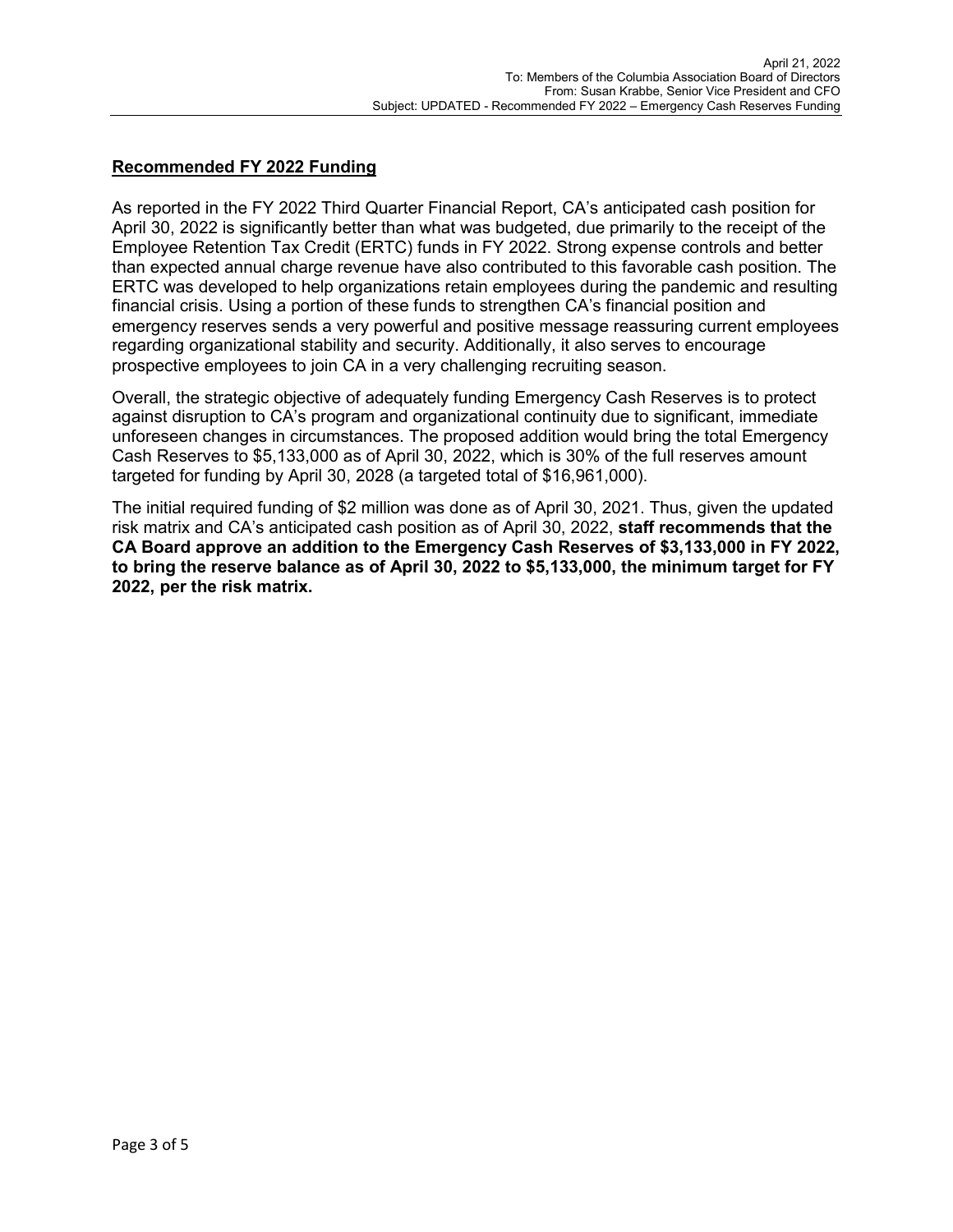Columbia Association Inc. *Emergency Cash Reserves Policy*

### I. Purpose

The purpose of the Emergency Cash Reserves policy is to build and maintain an adequate level of cash reserves to help ensure the long-term financial stability of Columbia Association (CA) and to position CA to respond to varying economic conditions and changes affecting CA's financial position and its ability to continuously carry out its mission for the community.

CA will maintain the Emergency Cash Reserves to achieve the following objectives:

- > To maintain day-to-day operations to the extent feasible in the event of unforeseen, immediate and otherwise unsurmountable shortfalls. The Emergency Cash Reserves are not intended to replace a permanent loss of revenue or subsidize an ongoing budget gap.
- > To promote community confidence in the long-term sustainability of CA by preventing catastrophic cash flow crises that could diminish CA's reputation and force the leaders of the organization to make expensive, short-term crisis-based decisions.

This policy will be implemented in conjunction with CA's other financial policies and is intended to support the goals and strategies contained in those related policies and in strategic and operational plans and budgets.

#### II. Definition and Goals

The Emergency Cash Reserves are defined as the designated cash set aside by action of CA's Board of Directors (Board), at the recommendation of CA staff.

A lower and upper funding level range shall be proposed by CA senior management to the CA Board for consideration and approval in conjunction with the adoption of CA's budget. CA senior management will conduct a detailed review of the Emergency Cash Reserves at least once every three years.

#### III. Accounting for the Emergency Cash Reserves

The Emergency Cash Reserves will be recorded in CA's accounting system and financial statements as board-designated cash reserves. The Emergency Cash Reserves will be maintained and invested in accordance with CA's Board-approved investment policy. It is not required that the Emergency Cash Reserves be physically segregated in a separate bank account although CA senior management may decide to do so.

## IV. Funding of the Emergency Cash Reserves

The Emergency Cash Reserves will be established initially by cash generated from operations and financing activities in FY 2021. The CA Board may, from time to time, direct that a specific source of revenue be set aside for the Emergency Cash Reserves. For example, sources may include one-time grants, proceeds from the sale of assets, or a portion of greater than anticipated revenue.

V. Authority to use the Emergency Cash Reserves